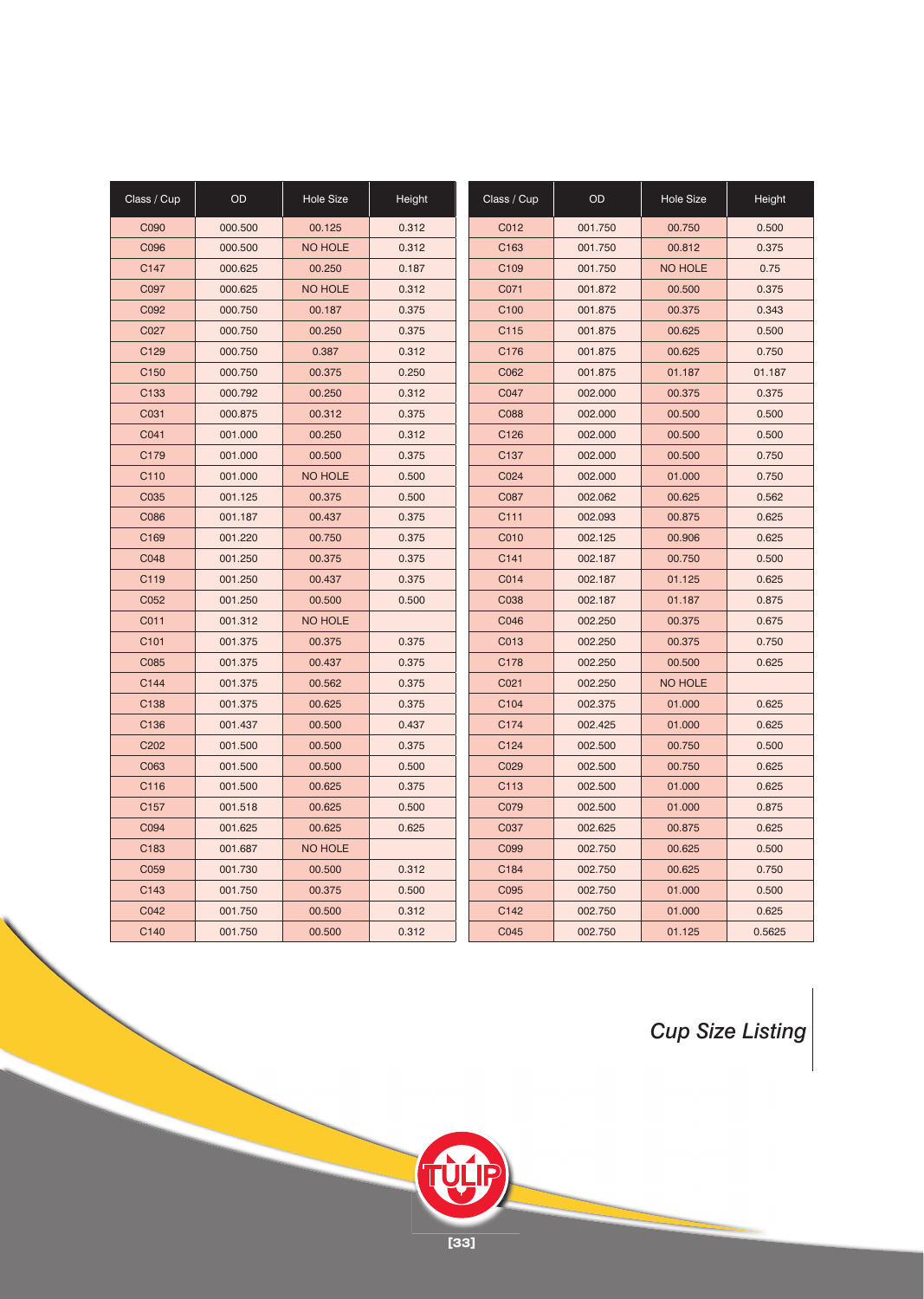| Class / Cup | OD      | <b>Hole Size</b> | Height  | Class / Cup      | <b>OD</b> | <b>Hole Size</b> | Height |
|-------------|---------|------------------|---------|------------------|-----------|------------------|--------|
| C135        | 002.750 | 01.312           | 0.500   | C089             | 004.000   | 02.312           | 0.750  |
| C084        | 002.875 | 01.000           | 0.500   | C155             | 004.000   | 02.750           | 0.500  |
| C026        | 002.875 | 01.000           | 0.750   | C065             | 004.125   | 02.750           | 0.687  |
| C002        | 002.875 | 01.750           | 0.625   | C118             | 004.250   | 01.000           | 0.750  |
| C177        | 003.000 | 00.500           | 0.750   | C195             | 004.33    | 02.000           | 0.750  |
| C077        | 003.000 | 00.625           | 0.437   | C200             | 004.375   | .750             | 0.500  |
| C075        | 003.000 | 00.750           | 0.500   | C076             | 004.500   | 01.000           | 0.563  |
| C040        | 003.000 | 00.750           | 0.875   | C128             | 004.500   | 01.00            | 0.750  |
| C198        | 003.000 | 01.140           | 0.750   | C032             | 004.500   | 02.125           | 1.250  |
| C004        | 003.000 | 01.312           | 0.750   | C123             | 004.625   | 00.687           | 0.750  |
| C054        | 003.000 | 01.375           | 0.625   | C108             | 004.750   | 01.000           | 0.750  |
| C050        | 003.062 | 01.250           | 0.750   | C008             | 004.750   | 03.875           | 0.625  |
| C125        | 003.125 | 01.000           | 0.625   | C112             | 004.875   | 01.000           | 01.000 |
| C091        | 003.250 | 01.000           | 0.500   | C025             | 005.000   | 01.000           | 0.750  |
| C180        | 003.250 | 02.250           |         | C156             | 005.000   | 03.250           | 0.500  |
| C053        | 003.343 | 01.781           | 0.625   | C199             | 005.000   | <b>NO HOLE</b>   | 01.000 |
| C120        | 003.375 | 00.750           | 0.625   | C083             | 005.125   | 01.000           | 0.687  |
| C036        | 003.437 | 01.125           | 0.750   | C <sub>102</sub> | 005.165   | 02.750           | 0.719  |
| C185        | 003.500 | 00.625           | 0.750   | C044             | 005.228   | 01.000           | 0.875  |
| C067        | 003.500 | 01.250           | 0.750   | C148             | 005.375   | 01.000           | 0.750  |
| C196        | 003.500 | 01.500           | 0.750   | C073             | 005.455   | 01.500           | 0.750  |
| C082        | 003.625 | 01.000           | 0.750   | C167             | 005.500   | 01.125           | 0.812  |
| C122        | 003.625 | 01.250           | 0.625   | C055             | 005.500   | 02.000           |        |
| C061        | 003.750 | 01.125           | 0.625   | C117             | 005.500   | 02.000           | 0.750  |
| C003        | 003.750 | 02.125           | 001.000 | C <sub>121</sub> | 005.875   | 01.125           | 0.750  |
| C181        | 003.750 | 02.875           |         | C007             | 005.910   | 04.750           | 0.750  |
| C130        | 003.875 | 0.875            | 0.625   | C080             | 006.000   | 01.000           | 0.625  |
| C030        | 004.000 | 00.875           | 1.000   | C060             | 006.000   | 01.000           | 01.000 |
| C166        | 004.000 | 01.000           | 0.187   | C164             | 006.000   | 03.875           | 1.500  |
| C068        | 004.000 | 01.000           | 0.500   | C154             | 006.000   | 04.500           | 0.750  |
| C051        | 004.000 | 01.140           | 0.625   | C016             | 006.125   | 03.750           | 0.750  |
| C098        | 004.000 | 01.500           | 0.750   | C056             | 006.125   | 04.625           | 0.625  |
| C149        | 004.000 | 01.500           | 0.750   | C028             | 006.250   | 01.250           | 0.687  |
| C009        | 004.000 | 01.875           | 1.250   | C074             | 006.312   | 02.375           | 1.375  |

*Cup Size Listing*